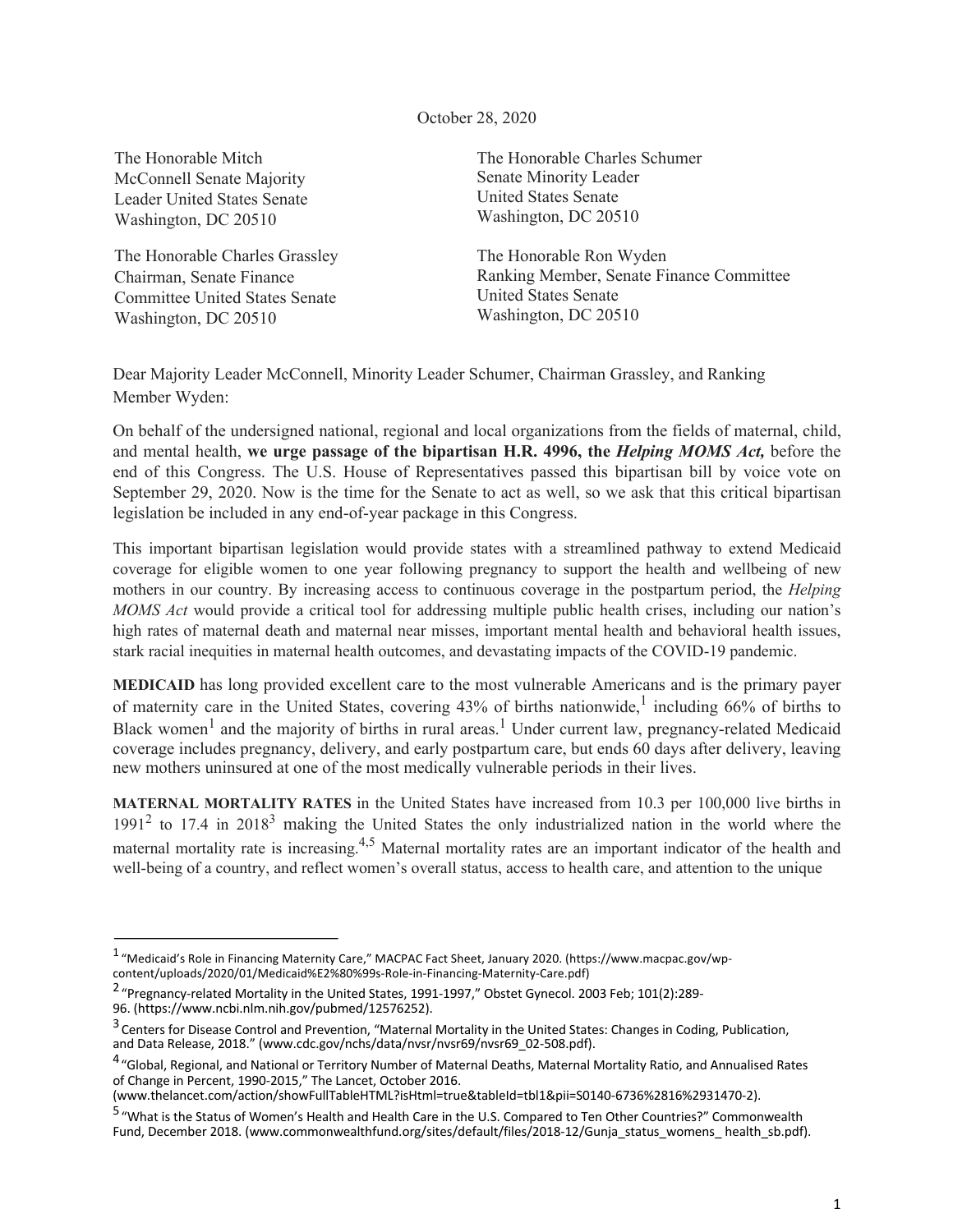medical needs of reproductive -age women. Each year, 700 women die in the United States during pregnancy or the year following pregnancy<sup>6</sup> and an additional  $50,000$  women experience severe pregnancy complications.7 Black women and Indigenous women are 3.3 and 2.5 times more likely, respectively, to die from pregnancy-related causes than non-Hispanic white women.<sup>8</sup> The Centers for Disease Control and Prevention (CDC) have determined that 66% of pregnancy-related deaths are preventable.<sup>9</sup>

**MENTAL HEALTH** conditions contribute to maternal mortality rates; in fact, suicide is one of the leading causes of death in the first year following pregnancy with 75% of deaths by suicide occurring after 43 days postpartum.<sup>13</sup> Mental health conditions are the most common complications of pregnancy and childbirth, affecting 1 in 5 women, and represent an underlying cause for 9% of pregnancy-related deaths.

9,10,11 Untreated maternal mental health conditions can have long-term negative impacts on mother, child, and the entire family. The cost of not treating maternal mental health conditions was \$32,000 per motherinfant pair or \$14.2 billion for all births in  $2017$ .<sup>12</sup>

**CONTINUITY OF CARE** in the postpartum period is essential to addressing these public health crises. Lack of insurance and churn between types of insurance can limit access to clinical care, contributing to delayed diagnosis and care.<sup>13</sup> Women of color, women living in poverty, and women with chronic health conditions are at the highest risk for insurance disruptions and for pregnancy-related complications and deaths; nearly half of all Black women had disruptions in insurance coverage from pre-pregnancy to postpartum.14 Some statewide analyses have found that the majority of pregnancy-related deaths in their states occur beyond 60 days postpartum, which is after pregnancy Medicaid coverage ends.<sup>15</sup>

**COVID-19** may exacerbate issues related to maternal mortality and has already compounded maternal mental health conditions and racial and ethnic health disparities. CDC data show that pregnant women are more likely to be hospitalized due to COVID-19 and are at a higher risk for admission to the intensive care unit than nonpregnant women.<sup>16</sup> The CDC also reports that Black and Latinx women are disproportionately impacted by the COVID-19 virus, and that Black women are twice as likely as non-Black women to die from COVID-19 during pregnancy.<sup>16</sup> Rates of anxiety and depression among pregnant and postpartum

 $^6$  Centers for Disease Control and Prevention, "Vital Signs: Pregnancy-Related Deaths, United States, 2011-2015, and Strategies for Prevention, 13 States, 2013-2017," May 10, 2019.

<sup>(</sup>www.cdc.gov/mmwr/volumes/68/wr/mm6818e1.htm?s\_cid=mm6818e1\_w).

<sup>7</sup> Centers for Disease Control and Prevention, "Severe Maternal Morbidity in the United States," 1993-

<sup>2014. (</sup>https://www.cdc.gov/reproductivehealth/maternalinfanthealth/severematernalmorbidity.html)

<sup>8</sup> Center for Disease Control and Prevention, "Racial/ethnic disparities in pregnancy-related deaths – United States, 2007-2016," 2019. https://www.cdc.gov/mmwr/volumes/68/wr/mm6835a3.htm

<sup>9</sup> Centers for Disease Control and Prevention, "Pregnancy-Related Deaths: Data from 14 U.S. Maternal Mortality Review Committees, 2008-2017," 2019. (www.cdc.gov/reproductivehealth/maternal-mortality/erase-mm/mmr-data-brief.html).

<sup>10&</sup>quot;The Prevalence of Anxiety Disorders During Pregnancy and the Postpartum Period: A Multivariate Bayesian Meta Analysis," J Clin Psychiatry, July 23, 2019. (www.ncbi.nlm.nih.gov/pmc/articles/PMC6839961/pdf/EMS84767.pdf).

 $11$ Centers for Disease Control and Prevention, "Vital Signs: Postpartum Depressive Symptoms and Provider Discussions About Perinatal Depression – United States, 2018," May 15, 2020.

<sup>(</sup>www.cdc.gov/mmwr/volumes/69/wr/mm6919a2.htm?s\_cid=mm6919a2\_w).

<sup>12&</sup>quot;Financial Toll of Untreated Perinatal Mood and Anxiety Disorders Among 2017 Births in the United States," Am J Public Health, June 2020. (https://pubmed.ncbi.nlm.nih.gov/32298167/).

<sup>13</sup> Centers for Disease Control and Prevention, "Vital Signs: Pregnancy-Related Deaths, United States, 2011-2015, and Strategies for Prevention, 13 States, 2013-2017," May 10, 2019. (www.cdc.gov/mmwr/volumes/68/wr/mm6818e1.htm?s\_cid=mm6818e1\_w).

<sup>14&</sup>quot;Racial and Ethnic Disparities in Perinatal Insurance Coverage," Obstet & Gynecol. March 2020. (www.ncbi.nlm.nih.gov/pmc/articles/PMC7098441/)

<sup>15</sup>Equitable Maternal Health Coalition, "Continuing Medicaid/CHIP Postpartum Coverage," June 2020. (www.equitablemhc.org/ppmedicaidtoolkits).

<sup>16</sup>Centers for Disease Control and Prevention, "Characteristics of Women of Reproductive Age with Laboratory-Confirmed SARS-CoV-2 Infection by Pregnancy Status — United States, January 22–June 7, 2020," June 26, 2020. (www.cdc.gov/mmwr/volumes/69/wr/mm6925a1.htm).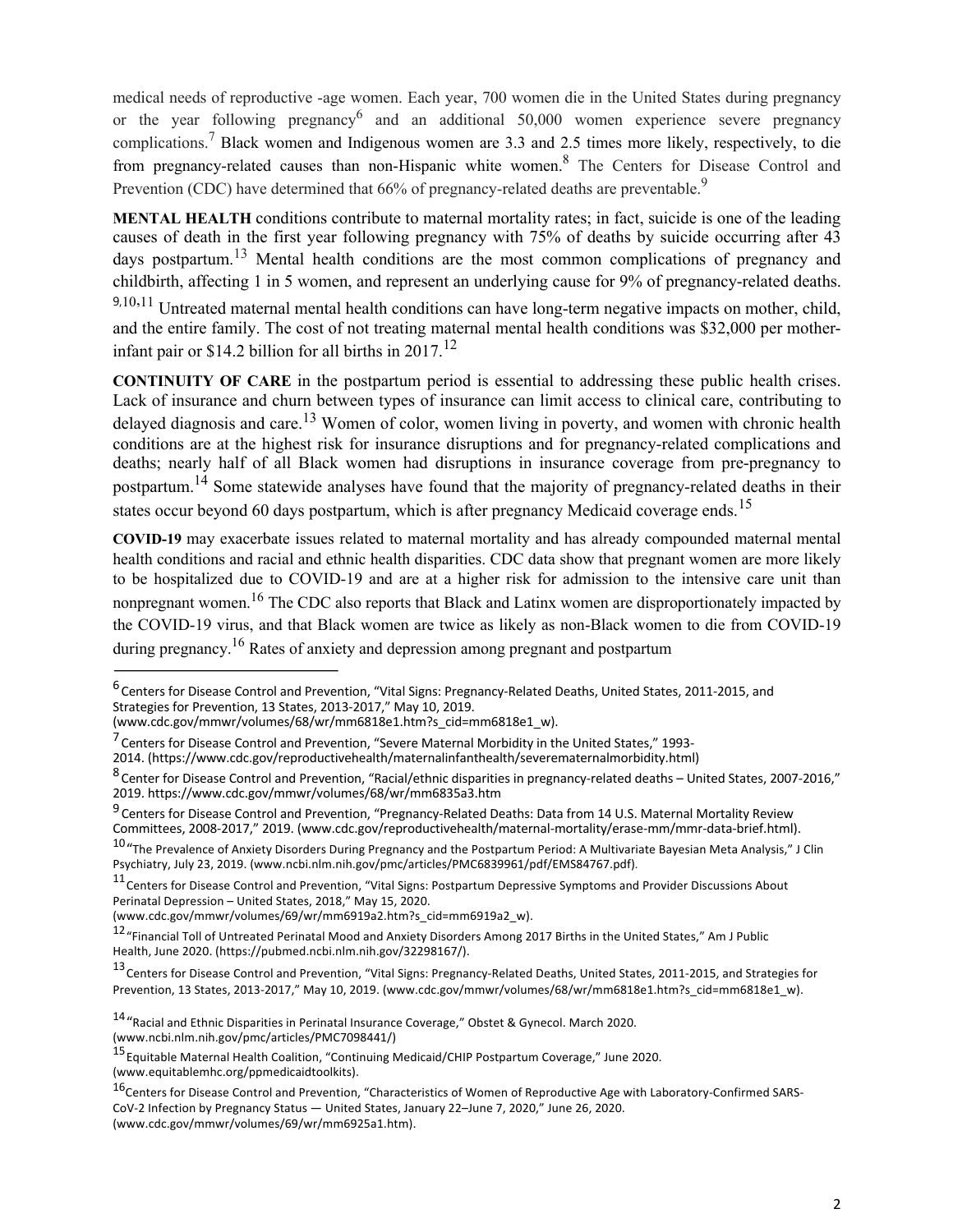women during the pandemic are three to four times the rate as prior to the pandemic.<sup>17</sup> Women of color and women of low socioeconomic status are on the frontlines of the pandemic, often working low-paying jobs in health care and the food and service industries that do not allow social distancing or working from home. $18$ 

**EXTENDING MEDICAID COVERAGE** for a full year following pregnancy is essential in addressing issues of maternal mortality, maternal mental health, racial and social inequities, and the pandemic. Congress recognized the importance of continued insurance coverage in light of COVID-19 by ensuring continuous coverage for Medicaid beneficiaries – including new mothers who would normally lose their coverage 60 days postpartum -- for the duration of the COVID-19 national emergency.

However, a longer-term solution is necessary to ensure that new mothers continue to have insurance coverage after the end of the COVID-19 pandemic. Extending Medicaid coverage to one year postpartum is a foundational step to addressing maternal mortality, eliminating inequities in maternal health outcomes, and making strides in reducing the burden of maternal mental health conditions. Therefore, **we** 

## **urge you to pass the bipartisan** *Helping MOMS Act* **before the end of the 116th Congress**.

Thank you for your commitment to reducing maternal mortality, improving maternal health, and eliminating inequities in maternal health outcomes. Should you require any additional information, please contact Adrienne Griffen, Executive Director of Maternal Mental Health Leadership Alliance, at 571-643- 2738 or agriffen@mmhla.org.

Sincerely,

2020Mom AFE Foundation All Encompassing Counseling LLC American Art Therapy Association American Association for Psychoanalysis in Clinical Social Work American Association of Birth Centers American Association of Suicidology American Association of Suicidology American College of Nurse-Midwives American College of Obstetricians and Gynecologists American Dance Therapy Association American Foundation for Suicide Prevention American Group Psychotherapy Association American Psychiatric Association American Psychological Association Anxiety and Depression Association of America Appalachian Perinatal Mental Health Alliance Association for Ambulatory Behavioral Healthcare Association of Maternal & Child Health Programs Birth Sisters Doula Services Boston Medical Center

<sup>17</sup> "Moms Are Not OK: COVID-19 and Maternal Mental Health," Front. Glob. Womens Health, 19 June 2020. (https://doi.org/10.3389/fgwh.2020.00001).

<sup>18 &</sup>quot;On the Frontlines at Work and at Home: The Disproportionate Economic Effects of the Coronavirus Pandemic on Women of Color," American Progress, April 2020. (www.americanprogress.org/issues/women/reports /2020/04/23 /483846/frontlineswork-home/).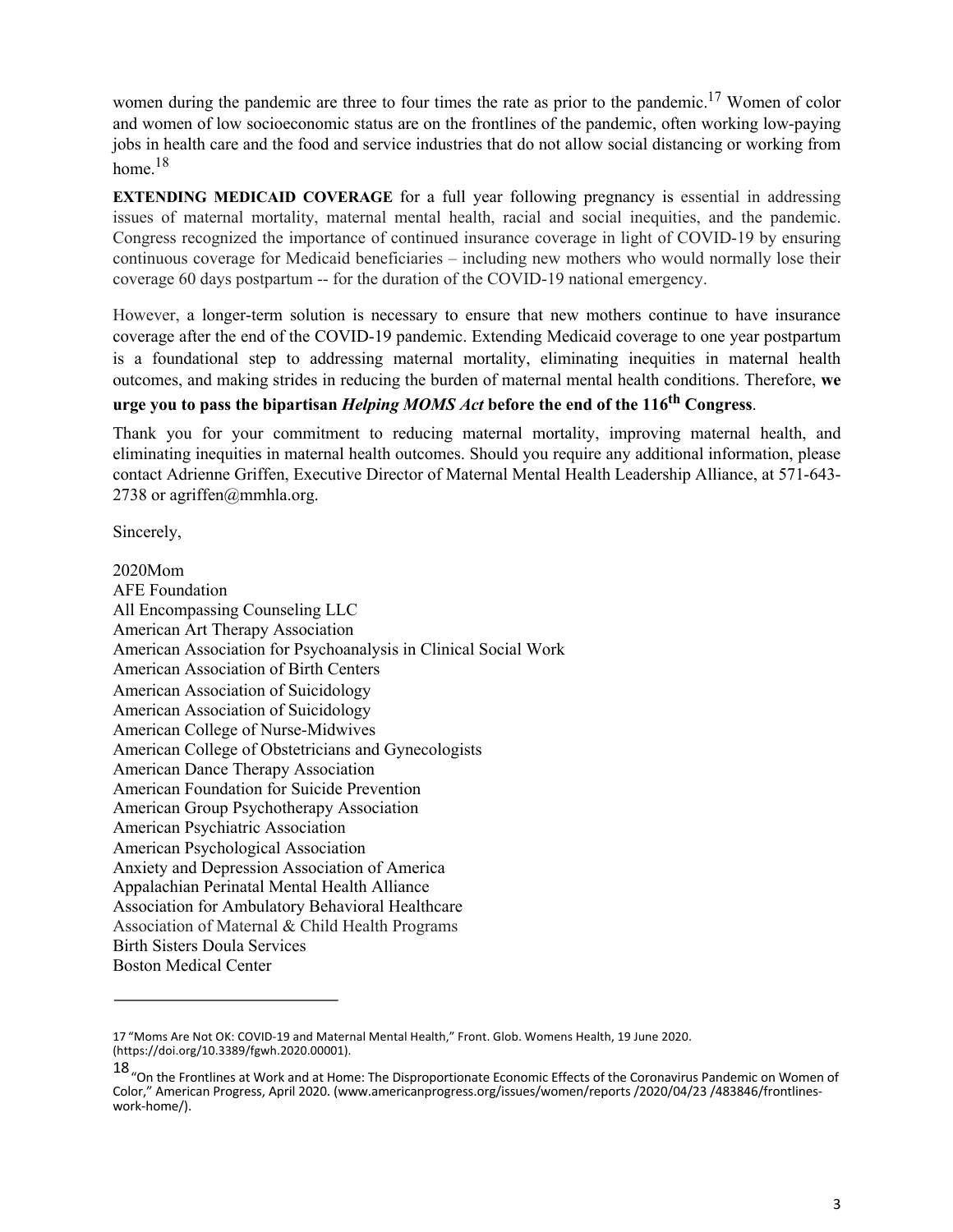By Your Side Birth Services, LLC California Pan-Ethnic Health Network Cedars-Sinai, Los Angeles, CA Centerstone Depression and Bipolar Support Alliance Education Development Center Everyday Parenting Psychology PLLC Felicity Women's Center First 5 Butte County Children and Families Commission Florida State University Center for Behavioral Health Integration Foundation for the Advancement of Midwifery Full Circle Grief Center Global Alliance for Behavioral Health & Social Justice Healthy Mothers, Healthy Babies, The Montana Coalition, Inc. (HMHB) HealthyWomen Heidi Koss, MA, LMHC, PLLC Hennepin Health Care Inc. Redleaf Center HER Foundation Hudson Valley Birth Network Hyperemesis Education and Research Foundation Inseparable International OCD Foundation Jewish Healthcare Foundation Johns Hopkins Women's Mood Disorders Center Lamaze International Legal Action Center Lifeline4Moms Center at the University of Massachusetts Medical School Marce of North America (MONA) March of Dimes Maternal Mental Health Leadership Alliance Maternal Mental Health NOW Mental Health America Mental Health America of Ohio Mom & Mind Mom.ME. MomsRising MomsWell NAADAC, the Association for Addiction Professionals NACBHDD and NARMH National Alliance on Mental Illness National Alliance on Mental Illness National Association for Behavioral Healthcare National Association for Children's Behavioral Health National Association of Social Workers National Association of State Mental Health Program Directors National Disability Rights Network National Health Law Program National League for Nursing NCNW Sacramento Valley Section NFFCMH North American Society for Psychosocial Obstetrics and Gynecology (NASPOG) North Shore Postpartum Help Palo Alto Medical Foundation Perigee Fund